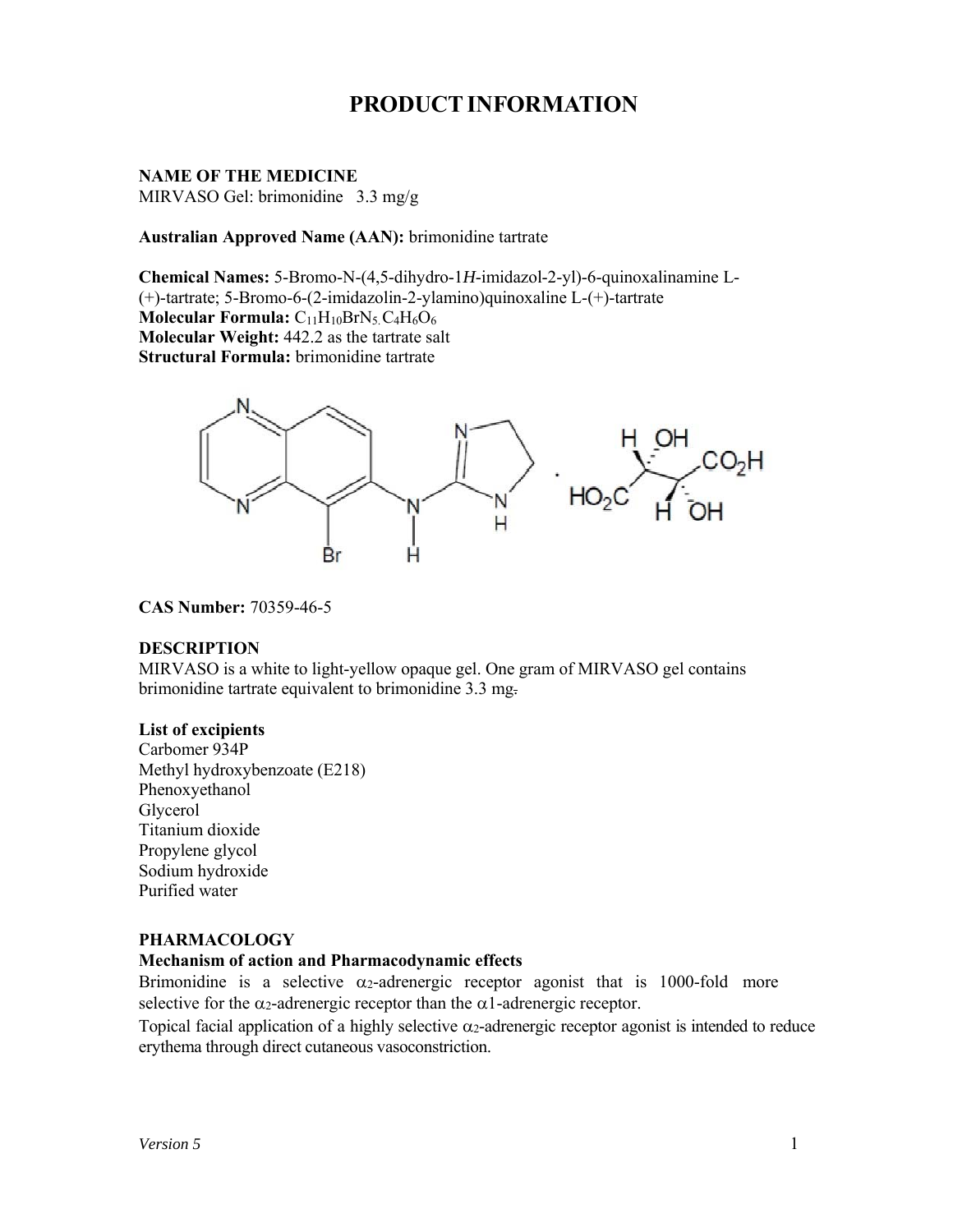#### **Pharmacokinetics**

The absorption of brimonidine from MIRVASO was evaluated in a relative bioavailability study in 23 adults with facial erythema of rosacea. All enrolled patients received 1 drop every 8 hours of a brimonidine 0.2% eye drops solution for 24 hours, followed by a once daily cutaneous application of the maximal quantity (1g) of MIRVASO for 29 days (intra-individual comparison of systemic exposure). After repeated cutaneous application of MIRVASO on facial skin, no drug accumulation in plasma was observed throughout the treatment duration: the highest mean  $(\pm$  standard deviation) plasma maximum concentration (Cmax) and area under the concentrationtime curve from 0 to 24 hours (AUC0-24hr) were  $46 \pm 62$  pg/mL and  $417 \pm 264$  pg.hr/mL respectively. These levels are comparable to those obtained in patients treated with a 0.2% eye drops solution of brimonidine.

The pharmacokinetics and pharmacodynamics of MIRVASO have been primarily undertaken in Caucasian subjects and the effect of race or gender on the PK/PD is unknown.

The protein binding of brimonidine has not been studied. Brimonidine is extensively metabolised by the liver. Urinary excretion is the major route of elimination of brimonidine and its metabolites.

#### **CLINICAL TRIALS**

The efficacy of MIRVASO in the treatment of moderate to severe facial erythema of rosacea has been demonstrated in two randomised, vehicle-controlled clinical trials, which were identical in design. The studies were conducted in 553 subjects aged 18 years and older who were treated once daily for 4 weeks with either MIRVASO or vehicle. Of these, 539 were included in the efficacy analysis at Day 29. Overall, 99% of subjects were Caucasian and 76% were female. Baseline disease severity was graded using a 5 point Clinical Erythema Assessment (CEA) scale and a 5-point Patient Self Assessment (PSA) scale, on which subjects scored either "moderate" or "severe" on both scales.

The primary efficacy endpoint in both pivotal trials was 2-grade Composite Success, defined as the proportion of subjects with a 2-grade improvement on both CEA and PSA measured at hours 3, 6, 9, and 12 on Day 29.

The results from the pivotal clinical studies were consistent, demonstrating that MIRVASO was significantly more effective  $(p<0.001)$  in the reduction of facial erythema of rosacea than vehicle gel when applied once daily for 29 days. With respect to the primary endpoint of the pivotal studies (2-grade composite success defined as 2-grade improvement on both validated measures of the Clinician Erythema Assessment (CEA) and Patient Self-Assessment (PSA) at hours 3, 6, 9, and 12 on Day 29), once daily treatment with MIRVASO resulted in significantly greater success (17.6% to 31.5%;  $p<0.001$ ) compared to vehicle treatment (8.6%) to 10.9%). Therefore, MIRVASO was also demonstrated to be 3-4 times more effective than vehicle after 1 month of treatment (2- grade Composite Success at Day 29, see Table 1). In addition, treatment with MIRVASO had a rapid effect compared to vehicle gel (as per defined secondary endpoint of 1-Grade Composite Success for CEA and PSA at 30 minutes on Day 1,  $p<0.001$ ), with sustained efficacy over at least 12 h (1-Grade Composite Success for CEA and PSA at hours 3, 6, 9, and 12 on Day 29, see Table 2).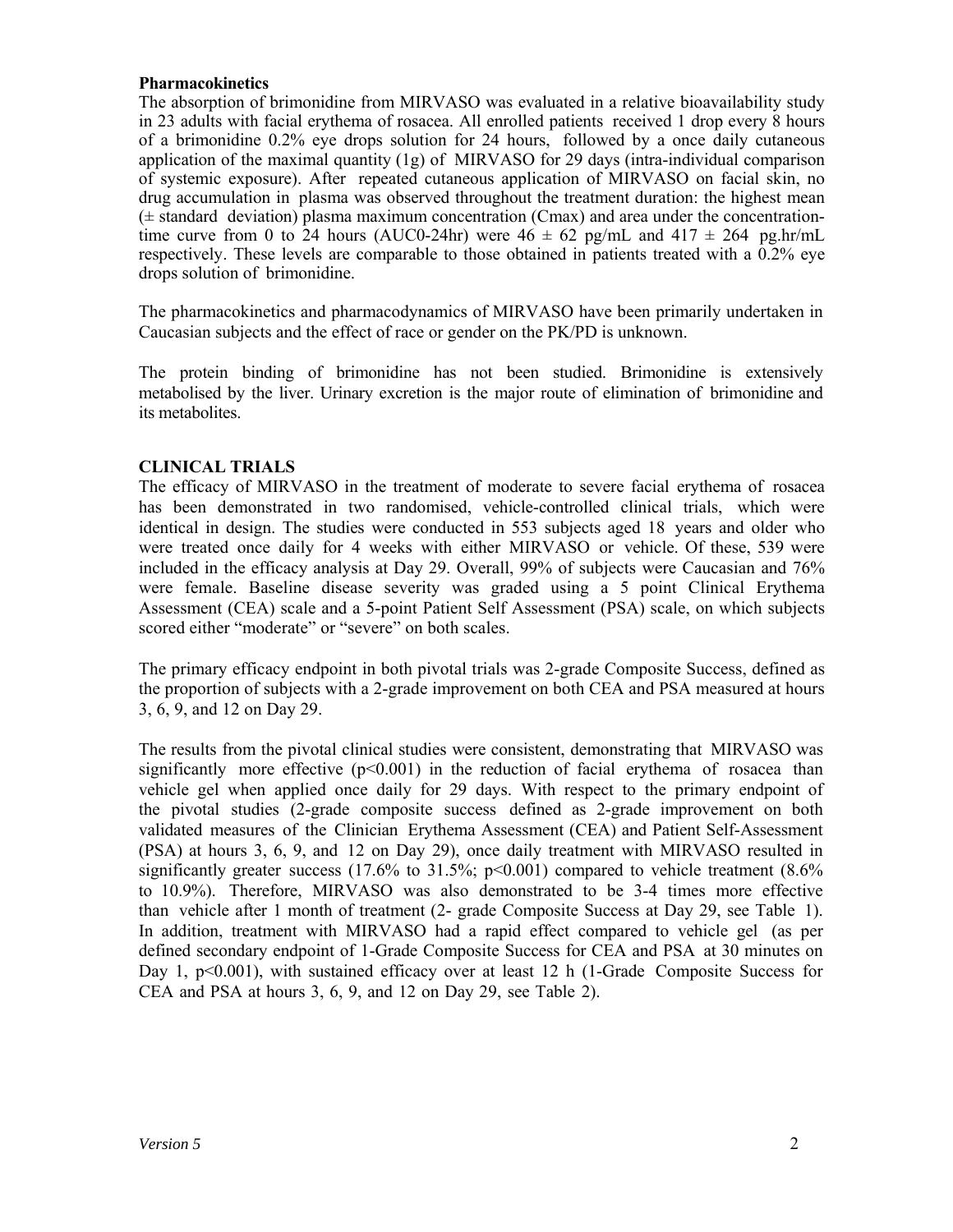**Table 1: Phase 3 pivotal studies results: 2-grade composite success on day 29**

| <b>Success</b>            | Study 1                                    |                                         | Study 2                                    |                                             |  |
|---------------------------|--------------------------------------------|-----------------------------------------|--------------------------------------------|---------------------------------------------|--|
|                           | <b>MIRVASO Gel</b><br>$(N=127)$ n/N $(\%)$ | <b>Vehicle Gel</b><br>(N=128) $n/N$ (%) | <b>MIRVASO Gel</b><br>$(N=142)$ n/N $(\%)$ | <b>Vehicle Gel</b><br>$(N=142)$ n/N $(\%$ ) |  |
| Hour 3                    | 40/127 (31.5%)                             | $14/128(10.9\%)$                        | 36/142 (25.4%)                             | $13/142(9.2\%)$                             |  |
| Hour 6                    | 39/127 (30.7%)                             | $12/128(9.4\%)$                         | 36/142 (25.4%)                             | 13/142 (9.2%)                               |  |
| Hour 9                    | 33/127 (26.0%)                             | 13/128 (10.2%)                          | 25/142 (17.6%)                             | 15/142 (10.6%)                              |  |
| Hour <sub>12</sub>        | 29/127 (22.8%)                             | $11/128(8.6\%)$                         | 30/142 (21.1%)                             | $14/142(9.9\%)$                             |  |
| Day 29 p-value            | < 0.001                                    |                                         | < 0.001                                    |                                             |  |
| Day 29 odds<br>o (95% CI) | 3.75(2.10, 6.70)                           |                                         |                                            | 2.95(1.69, 5.15)                            |  |

2-grade Composite Success: 2-grade improvement on CEA and 2-grade improvement on PSA.

| <b>Success</b>    | Study 1                                    |                                             | Study 2                                    |                                             |  |
|-------------------|--------------------------------------------|---------------------------------------------|--------------------------------------------|---------------------------------------------|--|
|                   | <b>MIRVASO Gel</b><br>$(N=127)$ n/N $(\%)$ | <b>Vehicle Gel</b><br>$(N=128)$ n/N $(\%$ ) | <b>MIRVASO Gel</b><br>$(N=142)$ n/N $(\%)$ | <b>Vehicle Gel</b><br>$(N=142)$ n/N $(\%$ ) |  |
| Hour <sub>3</sub> | 90/127 (70.9%)                             | 42/128 (32.8%)                              | 101/142 (71.1%)                            | $57/142(40.1\%)$                            |  |
| Hour <sub>6</sub> | 88/127 (69.3%)                             | 41/128 (32.0%)                              | 92/142 (64.8%)                             | $61/142(43.0\%)$                            |  |
| Hour 9            | 81/127(63.8%)                              | 38/128 (29.7%)                              | 95/142 (66.9%)                             | 56/142 (39.4%)                              |  |
| Hour 12           | 72/127 (56.7%)                             | 39/128 (30.5%)                              | 76/142 (53.5%)                             | 57/142 (40.1%)                              |  |
| Day 29 p-value    | < 0.001                                    |                                             | $0.001$                                    |                                             |  |

**Table 2: Phase 3 pivotal studies results: 1-grade composite success on day 29**

1-grade Composite Success: 1-grade improvement on CEA and 1-grade improvement on PSA.

These studies demonstrate that following a once daily application of MIRVASO, the typical daily pattern is rapid onset (in as little as 30 minutes) of noticeable reduction in erythema after the very first application, followed by a sustained peak therapeutic effect over several hours, with a visible therapeutic effect being maintained throughout the day.

No consistent relationship was observed between concentration of brimonidine gel formulations used or resulting systemic drug levels throughout the clinical development programme, and adverse reactions. Further, no tachyphylaxis or rebound effects (worsening of baseline erythema after cessation of treatment) were observed with use of MIRVASO for 29 days. In addition, subjects using MIRVASO concomitantly with other medications for the treatment of rosacea did not experience an increase of adverse reactions beyond that anticipated for each drug individually.

Concomitant use of MIRVASO with other medicinal products for the treatment of rosacea has not been systematically investigated. However, in the long term open-label study, the efficacy and safety of MIRVASO, as described above, was not affected by the concomitant use of cosmetics or other medicinal products (e.g. topical metronidazole, topical azelaic acid, and oral tetracyclines including low dose doxycycline) for the treatment of inflammatory lesions of rosacea in the relevant subpopulation (131/449 patients in the study who used concomitant rosacea medicinal product).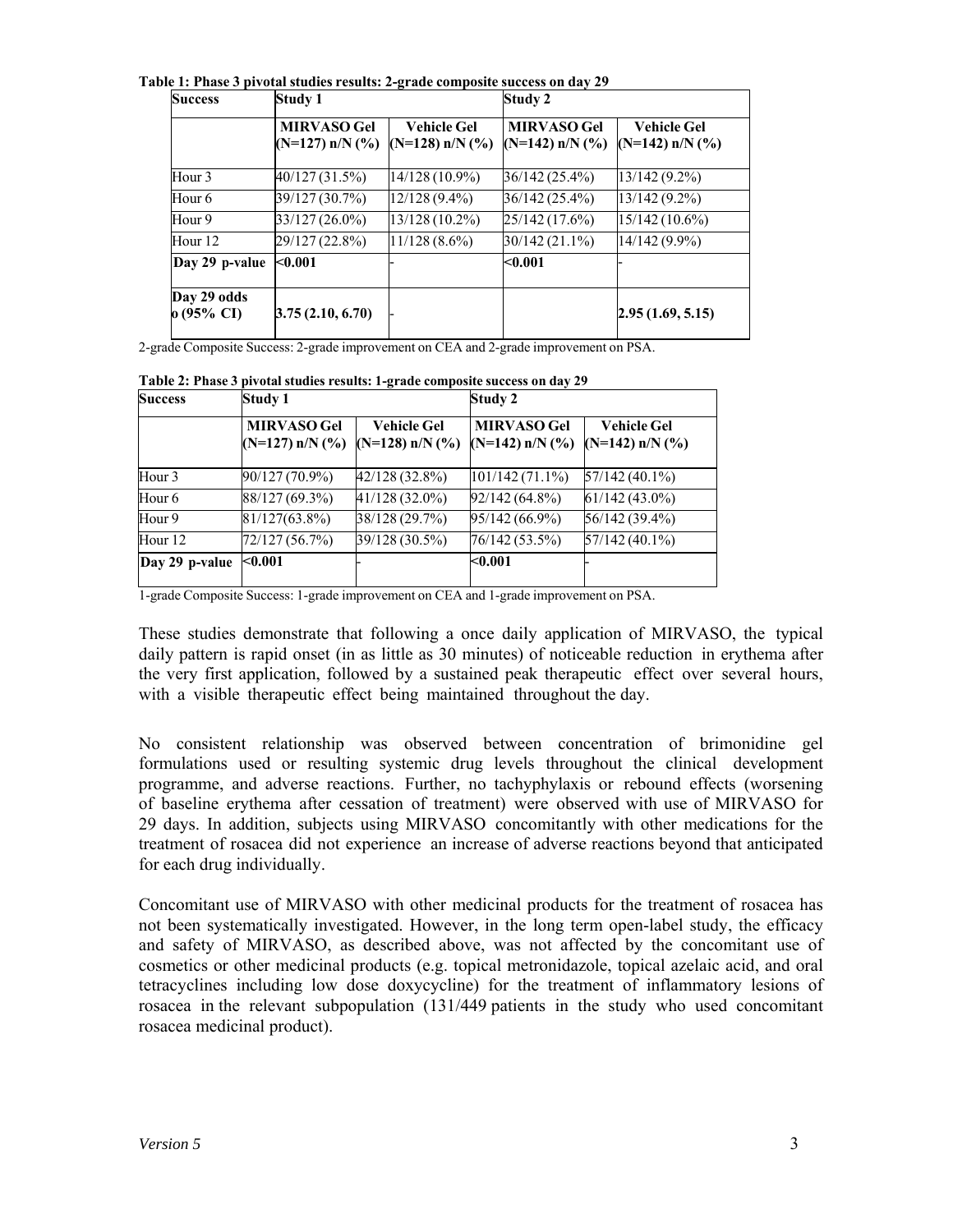# **INDICATIONS**

MIRVASO is indicated for the treatment of facial erythema of rosacea in adult patients.

## **CONTRAINDICATIONS**

Hypersensitivity to the active substance or to any of the excipients; children under 18 years of age; therapy with concomitant monoamine oxidase inhibitor (MAOI), tricyclic or tetracyclic antidepressants, which affect noradrenergic transmission.

#### **PRECAUTIONS**

A definite diagnosis of rosacea should be made before treatment with MIRVASO is considered

MIRVASO should not be applied on irritated skin (including following laser therapy) or open wounds.

If severe irritation or contact allergy occurs, treatment with MIRVASO should be discontinued.

The concomitant use of systemic alpha adrenergic receptor agonists may potentiate the undesirable effects of this class of medicinal products and should be used with caution in patients:

- with severe or unstable or uncontrolled cardiovascular disease;
- with depression, cerebral or coronary insufficiency, Raynaud's phenomenon, orthostatic hypotension, thrombangiitis obliterans, scleroderma, or Sjögren's syndrome.

This product is not for use in the paediatric population. Keep out of reach of children.

Exacerbation of rosacea symptoms was reported in patients treated with Mirvaso. Treatment should be initiated with a small amount of gel and the dose increased gradually, based on tolerability and response to treatment.

The medicinal product contains methylparahydroxybenzoate (E218) which may cause allergic reactions (possibly delayed), and propylene glycol which may cause skin irritation.

#### **Erythema and Flushing**

Some subjects in the clinical trials discontinued use of Mirvaso topical gel because of erythema or flushing.

The effect of Mirvaso topical gel begins to diminish hours after application. In some patients, erythema and flushing were reported to return with greater severity than was present at baseline. Most of the cases were observed within the first 2 weeks of starting the treatment (see **Adverse Effects**).

#### **Intermittent flushing occurred in some patients treated with Mirvaso topical gel.**

The onset of flushing relative to application of Mirvaso topical gel varied, ranging from approximately 30 minutes to several hours (see **Adverse Effects**). In the majority of these cases, erythema and flushing resolved after discontinuation of Mirvaso topical gel.

In case worsening of erythema occurs, Mirvaso topical gel should be discontinued. Symptomatic measures, such as cooling, NSAID and antihistamines, may help in alleviating symptoms.

Recurrences of aggravated erythema and flushing have been reported after re-administration of Mirvaso topical gel. Prior to resuming treatment after temporary discontinuation due to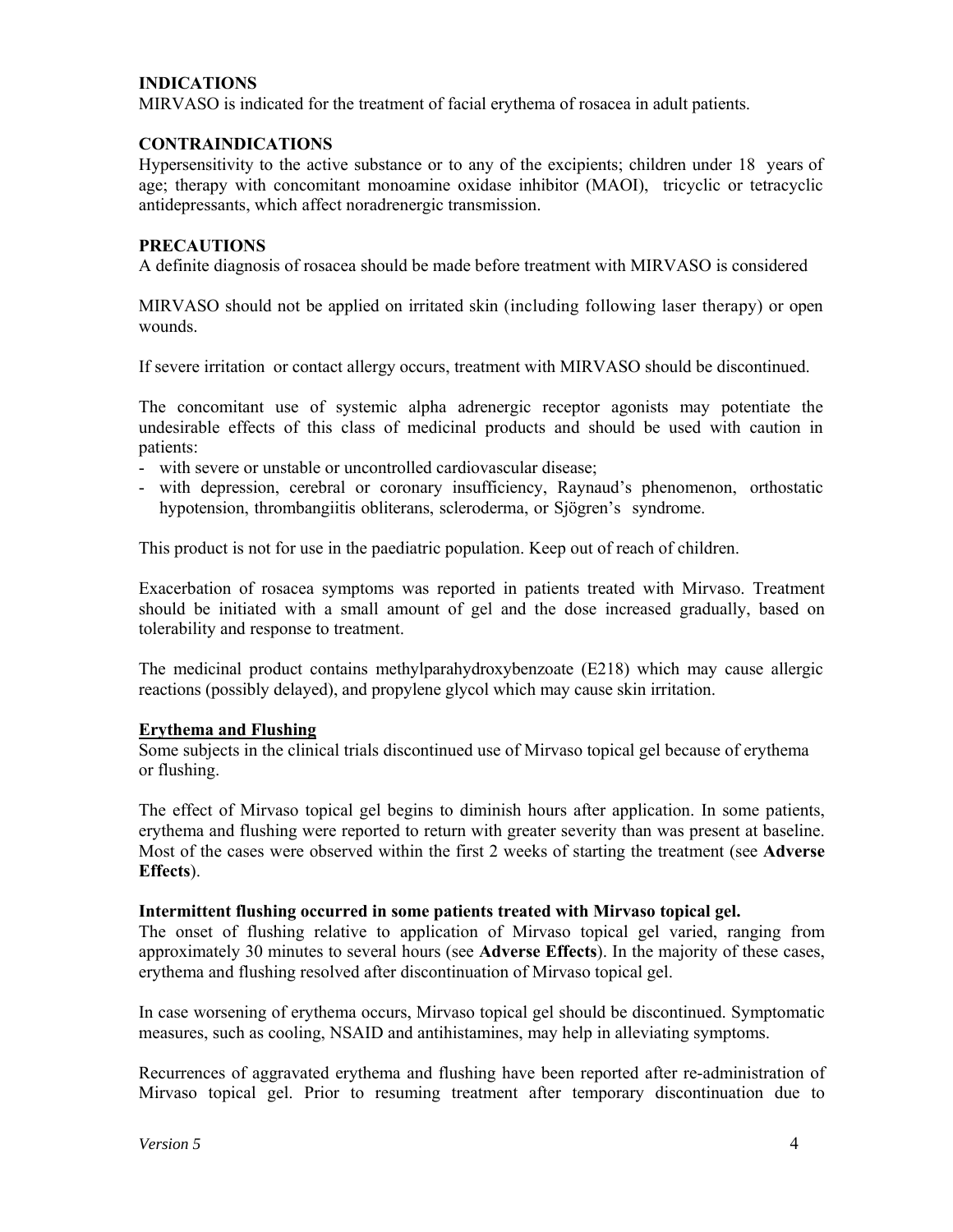aggravated erythema or flushing, perform a test application on a small area of the face for at least one day before full facial application is resumed.

# **It is important to inform the patient not to exceed the recommended maximum dose (5 pea sized amounts) and frequency of application: once daily use in a thin layer.Mirvaso should not be applied close to the eyes.**

Any increase in the daily amount applied and/or frequency of daily application of Mirvaso should be avoided, since the safety of higher daily doses or repeated daily application has not been assessed.

#### **Phototoxicity**

There were no studies investigating the safety and efficacy of MIRVASO in rosacea patients exposed to high levels of ultraviolet sun exposure. It is not known as to whether phototoxicity reactions may occur under these circumstances. Therefore, it is recommended that patients are advised to avoid excessive exposure to sunlight and UV light. Sunscreen may be applied after the application of MIRVASO (see Dosage and Administration).

# **Effects on fertility**

Brimonidine did not have a significant effect on fertility in rats at oral doses of up to 0.66 mg/kg/day.

# **Use in Pregnancy (Category B3)**

There are no adequate and well-controlled studies with the use of MIRVASO Gel in pregnant women. In rats, the drug crosses the placenta and enters the fetal circulation. Because animal reproduction studies are not always predictive of human response, MIRVASO Gel should be used during pregnancy only if the potential benefit to the mother justifies the potential risk to the fetus. In pregnant rats, brimonidine was associated with maternotoxicity and increased early resorptions/post-implantation losses and decreased pup viability and body weights at estimated exposures (based on AUC) of 180 times the expected exposures in humans treated therapeutically. The drug was also maternotoxic in rabbits and caused abortions at exposures about 12 times greater than those expected in humans. In both rats and rabbits, brimonidine was not teratogenic.

#### **Use in Lactation**

It is not known whether brimonidine tartrate is excreted in human milk, although in animal studies, brimonidine tartrate and some of its metabolites have been shown to be excreted in milk of lactating rats. In the absence of human data, MIRVASO Gel should not be used during breast-feeding. Because of the potential for serious adverse reactions from MIRVASO Gel in nursing infants, a decision should be made whether to discontinue nursing or to discontinue the drug, taking into account the importance of the drug to the mother.

#### **Paediatric Use**

The safety and efficacy of MIRVASO in children aged less than 18 years have not been established. Mirvaso should not be used in children aged less than 2 years because of serious systemic risk. Safety concerns related to systemic absorption of brimonidine have also been identified for the age group 2 to 12 years (see **Overdosage**).

Mirvaso should not be used in children or adolescents aged 2 to 18 years.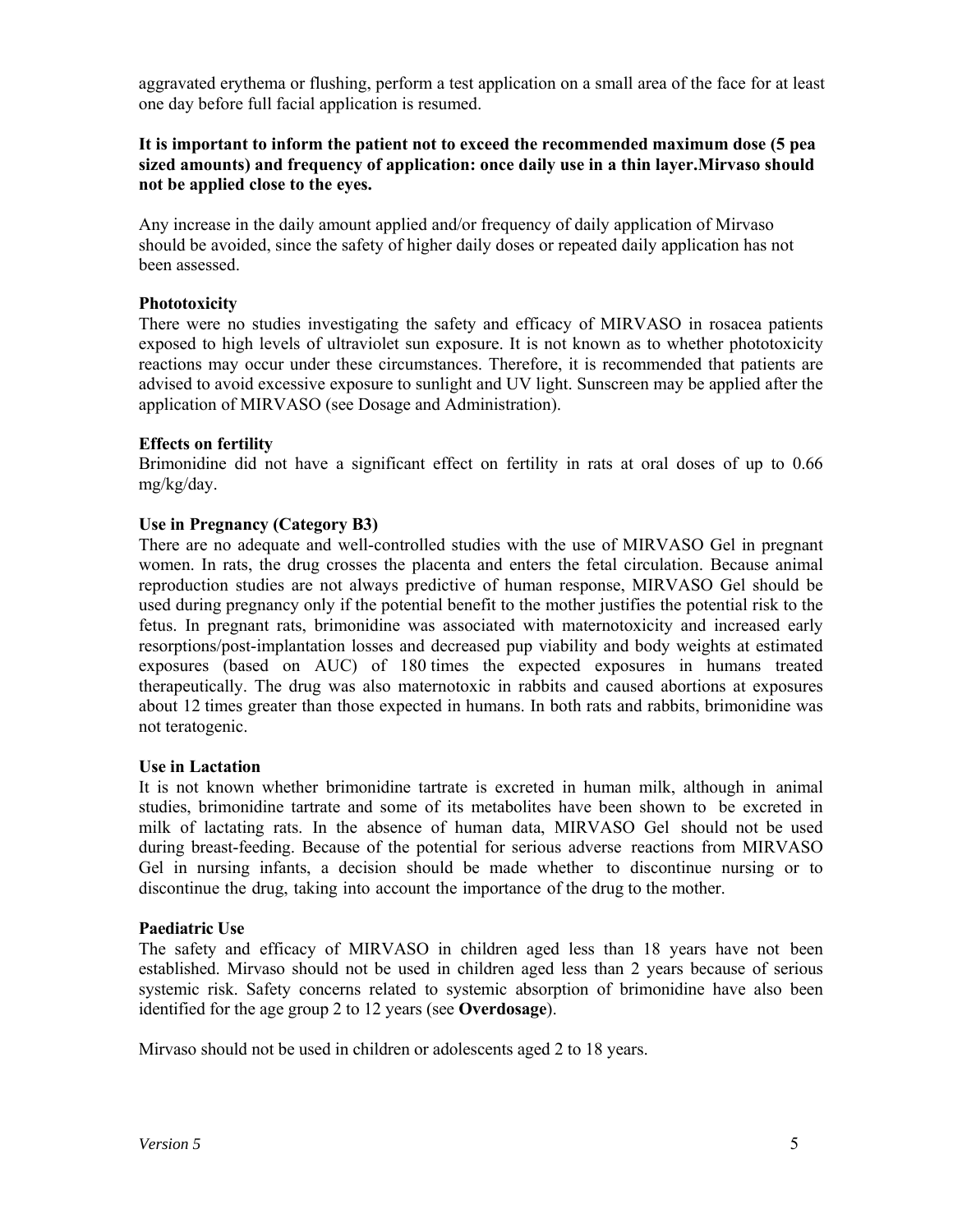#### **Use in the Elderly**

The experience of use of Mirvaso in patients aged above 65 years is limited. Therefore, caution should be exercised in the elderly. One hundred and four elderly patients  $($  >65 years of age) were included in Phase 3 clinical trials with MIRVASO Gel. No overall differences in safety or effectiveness have been observed between elderly and other adult patients.

# **Use in renal or hepatic impairment**

MIRVASO has not been studied in patients with renal or hepatic impairment, thus use caution with these patients.

#### **Genotoxicity**

Brimonidine tartrate was not genotoxic in assays for chromosomal damage (Chinese hamster cells in vitro, in vivo bone marrow cytogenetic assay and a dominant lethal assay). In assays for gene mutations in S. typhimurium and E. coli, brimonidine gave a positive response in one S. typhimurium strain without metabolic activation; other strains gave negative results. Brimonidine is not considered to pose a genotoxic hazard to patients.

# **Carcinogenicity**

Brimonidine did not induce compound-related carcinogenic effects in either mice or rats in life span dietary studies.

Brimonidine gel was not carcinogenic in rats after dermal application for up to 2-years at up to 5.4 mg/kg/day and 21.6 mg/kg/day in male and female rats, respectively, corresponding to systemic exposures (based on plasma AUC) representing 516- and 2566-fold the maximal human exposure in males and females, respectively. Brimonidine gel was not photo(co)carcinogenic in hairless mice with concomitant UV irradiation.

# **Effect on Ability to Drive and Use Machinery**

No specific studies on the effects of MIRVASO on the ability to drive and use machinery have been performed, however, no cases of fatigue and/or drowsiness were reported with MIRVASO during clinical trials. In addition, given the pharmacology and pharmacokinetics demonstrated with MIRVASO gel, negligible or no impact on driving and using machinery is expected when MIRVASO is used as recommended.

#### **INTERACTIONS WITH OTHER MEDICINES**

No interaction studies have been performed.

Monoamine oxidase (MAO) inhibitors may interfere with the metabolism of brimonidine and potentially result in an increased systematic side-effect such as hypotension.

MIRVASO is contraindicated in patients receiving monoamine oxidase (MAO) inhibitor therapy (for example selegiline or moclobemide) and patients on tricyclic (such as imipramine) or tetracyclic (such as maprotiline, mianserin or mirtazapine) antidepressants which affect noradrenergic transmission (see **Contraindications**).

Brimonidine can also interact with tricyclic and tetracyclic antidepressants affecting the metabolism and uptake of circulating amines. It is not known whether the concurrent use of these agents with MIRVASO in humans can lead to resulting interference with the vasoconstrictive effect.

Although specific drug-drug interactions studies have not been conducted with MIRVASO, the possibility of an additive or potentiating effect with Central Nervous System depressants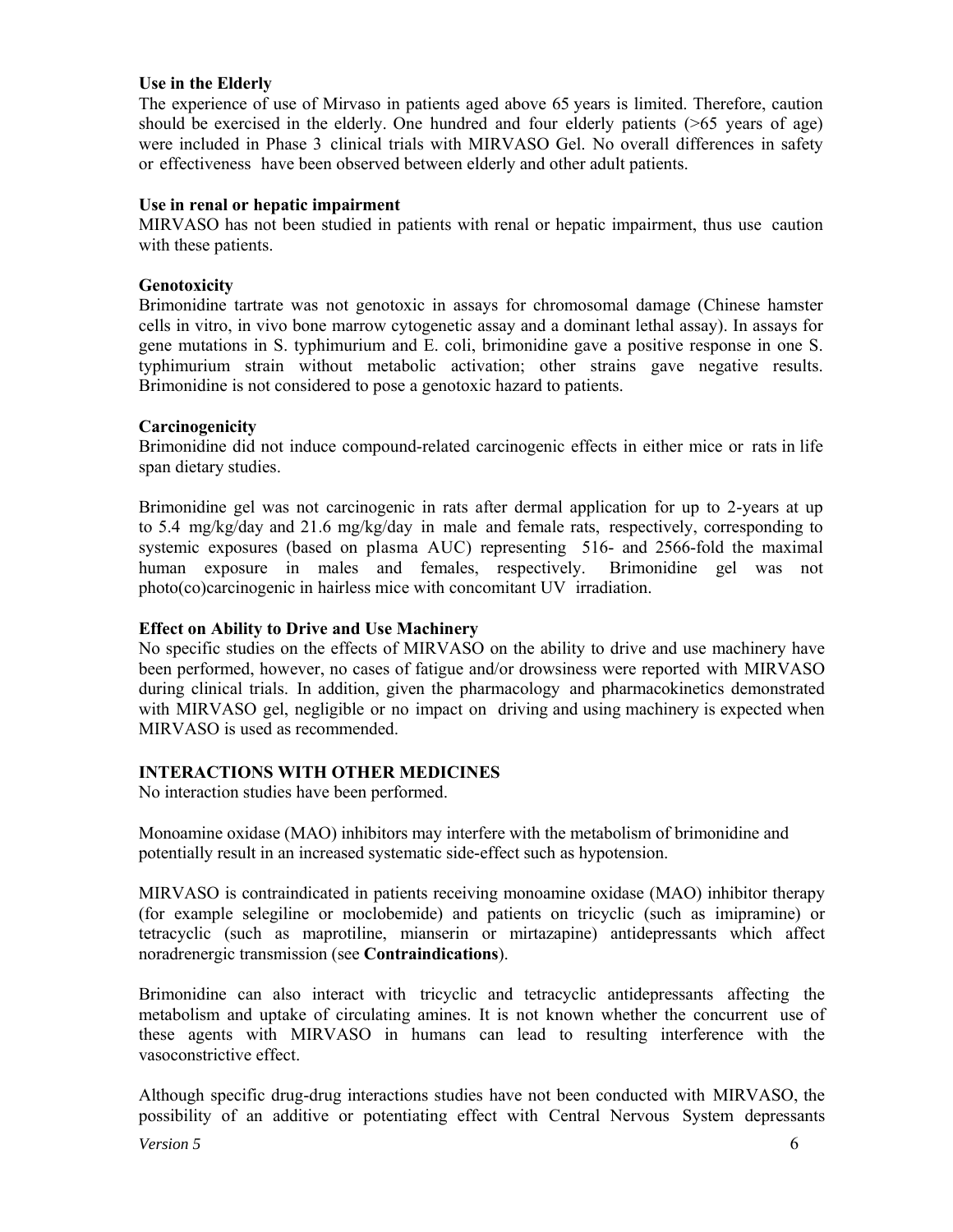(alcohol, barbiturates, opiates, sedatives, or anaesthetics) should be considered.

No data on the level of circulating catecholamines after MIRVASO administration are available. Thus, caution is advised in patients taking medications which can affect the metabolism and uptake of circulating amines (eg. chlorpromazine, methylphenidate, reserpine).

Brimonidine may cause clinically insignificant decreases in blood pressure in some patients. Caution is therefore advised when using medicinal products such as anti-hypertensives and/or cardiac glycosides concomitantly with brimonidine.

Caution is advised when initiating (or changing the dose of) a concomitant systemic substance (irrespective of pharmaceutical form) which may interact with alpha adrenergic receptor agonist or interfere with their activity i.e. agonists or antagonists of the adrenergic receptor e.g. (isoprenaline, prazosin).

# **ADVERSE EFFECTS**

Overall, MIRVASO gel was shown to be well tolerated, with the most commonly (ie.  $\geq 1\%$ ) reported adverse drug reactions being erythema, pruritus, flushing and skin burning sensation, all occurring in 1.2 to 3.3% of patients. Adverse reactions were usually transient, mild to moderate in severity, and usually did not require discontinuation of treatment. No meaningful differences in the safety profiles were observed between elderly subject population and subjects 18 to 65 years of age.

Rosacea was also experienced at a common frequency rate.

# **Erythema and Flushing**

Some subjects in the clinical trials discontinued use of MIRVASO topical gel because of erythema or flushing. The effect of MIRVASO topical gel may begin to diminish hours after application. For some subjects in the clinical trials, erythema was reported to return with a severity greater than at baseline; this occurred even several hours after application.

Intermittent flushing occurred in some subjects treated with MIRVASO topical gel. The onset of flushing relative to the application of MIRVASO topical gel varied ranging from approximately 30 minutes to several hours. Aggravated erythema, flushing, skin burning sensation and application site pallor have been reported during the post-marketing period (see **Precautions**).

Erythema and flushing appeared to resolve after discontinuation of MIRVASO topical gel.

#### **Adverse Effects**

Adverse effects that occurred in at least 1% of subjects treated with MIRVASO topical gel once daily for 29 days are presented in Table 3.

| Table 3: Adverse Effects Reported in Clinical Trials by at Least 1% of Subjects Treated for 29 |  |  |  |  |  |  |
|------------------------------------------------------------------------------------------------|--|--|--|--|--|--|
| Days                                                                                           |  |  |  |  |  |  |

| <b>Preferred Term</b>                                                 | <b>MIRVASO</b><br><b>Topical Gel</b><br>$(N=330)$<br>$n(^{0}/_{0})$ | <b>Vehicle Gel</b><br>$(N=331)$<br>n(%) |
|-----------------------------------------------------------------------|---------------------------------------------------------------------|-----------------------------------------|
| Subjects with at least one adverse effects,<br>Number (%) of Subjects | 109(33)                                                             | 91 (28)                                 |
| Headache                                                              | 15(5%)                                                              | 12(4%)                                  |
| Erythema                                                              | 12(4%)                                                              | $3(1\%)$                                |
| Flushing                                                              | 9(3%)                                                               |                                         |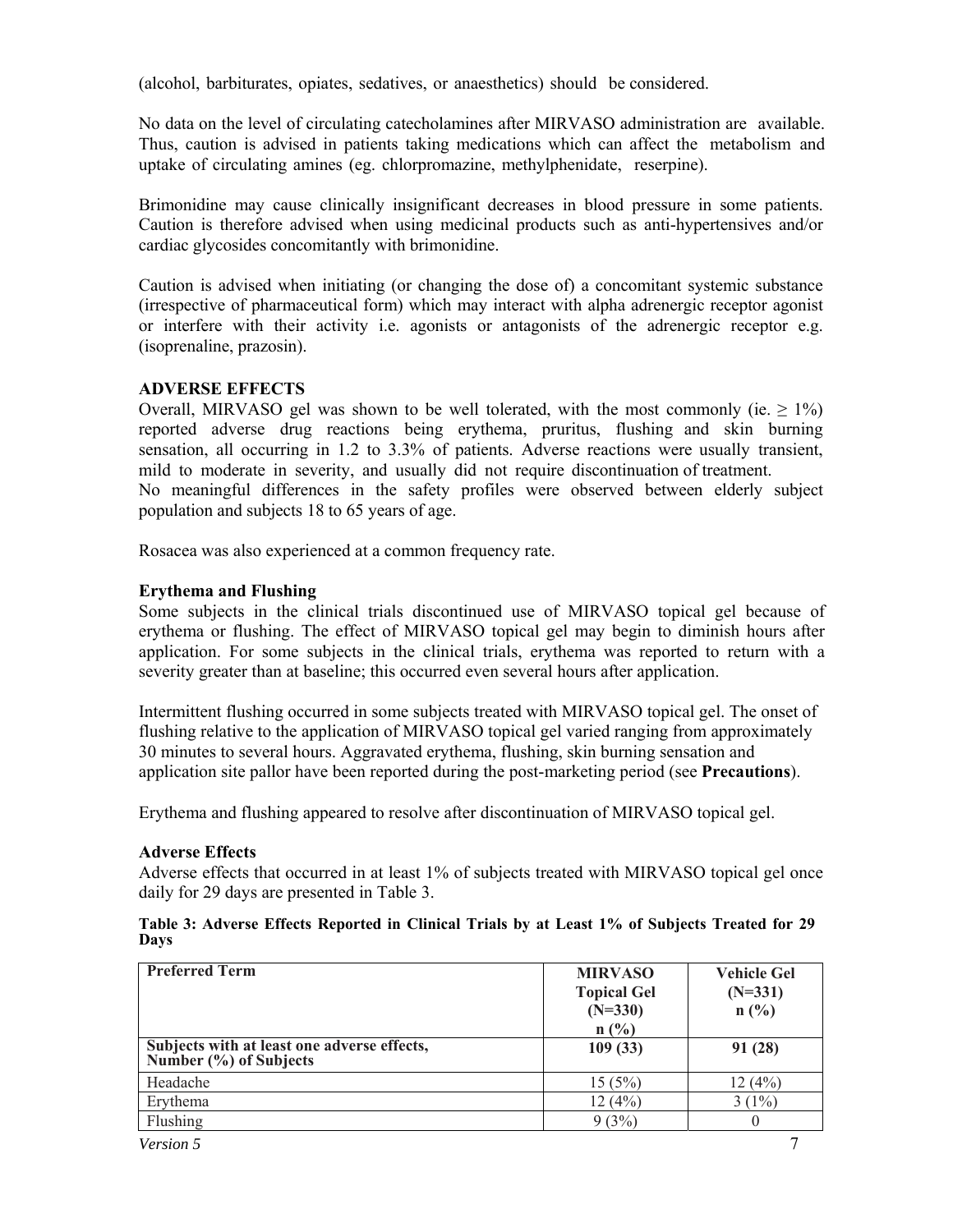| Pruritus                          | 8(2%)    | 7(2%)                       |
|-----------------------------------|----------|-----------------------------|
| Nasopharyngitis                   | 8(2%)    | 7(2%)                       |
| Intraocular pressure increased    | 7(2%)    | 9(3%)                       |
| Skin burning sensation            | 5(2%)    | $2(1\%)$                    |
| Upper respiratory track infection | $4(1\%)$ | $1(1\%)$                    |
| Dermatitis contact                | $3(1\%)$ | $1(1\%)$                    |
| Dermatitis                        | $3(1\%)$ | $1 \left( \leq 1\% \right)$ |
| Rosacea                           | $3(1\%)$ | 5(2%)                       |
| Skin irritation                   | $3(1\%)$ | 5(2%)                       |
| Skin warm                         | $3(1\%)$ |                             |
| Paraesthesia                      | $2(1\%)$ | (<1%)                       |
| Acne                              | $2(1\%)$ | (<1%)                       |
| Pain of skin                      | $2(1\%)$ |                             |
| Vision blurred                    | $2(1\%)$ |                             |
| Nasal congestion                  | $2(1\%)$ |                             |

#### Open-label, Long-term Study

An open-label study of MIRVASO topical gel when applied once daily for up to one year was conducted in subjects with persistent (nontransient) facial erythema of rosacea. Subjects were allowed to use other rosacea therapies. A total of 276 subjects applied MIRVASO topical gel for at least one year. The most common adverse events  $(≥ 4%$  of subjects) for the entire study were flushing (10%), erythema (8%), rosacea (5%), nasopharyngitis (5%), skin burning sensation (4%), increased intraocular pressure (4%), and headache (4%).

#### Allergic contact dermatitis

Allergic contact dermatitis to MIRVASO topical gel was reported in approximately 1% of subjects across the clinical development program. Two subjects underwent patch testing with individual product ingredients. One subject was found to be sensitive to brimonidine tartrate, and one subject was sensitive to phenoxyethanol (a preservative).

#### Post-marketing experience

Adverse reactions reported during post-marketing period include:

-aggravated erythema, flushing, skin burning sensation and rosacea reported with a common frequency during post-marketing period

- swelling of the face, urticaria and dizziness, reported with an uncommon frequency during the post-marketing period

-hypotension,angioedema and bradycardia, reported with a rare frequency during the postmarketing period.

Vascular disorders: pallor or excessive whitening at the application site **DOSAGE AND ADMINISTRATION**

Once daily application. Cutaneous use only.

Treatment should be initiated with a smaller amount of gel (less than the maximum) for at least one week. The amount of gel can then be increased gradually based on tolerability and patient response.

MIRVASO should be applied in five small pea-size amounts, the total estimated to be no more than 1 g, are applied to the main areas of the face (ie. forehead, chin, nose, each cheek) once daily after the usual cleansing routine. No more than 1g of gel per day should be used, and application to the eyes, eyelids, lips, mouth and membrane of the inner nose should also be avoided.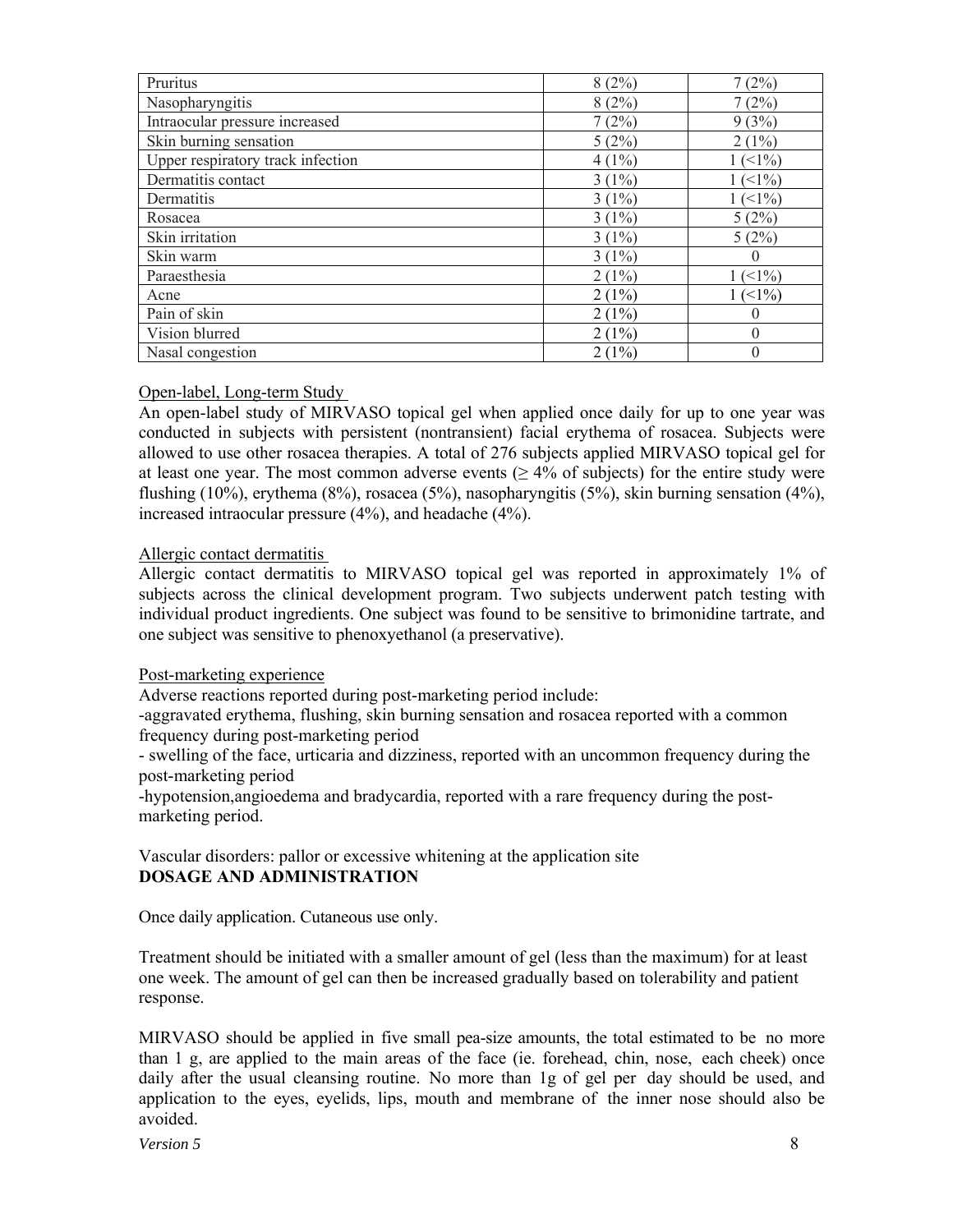For optimal facial treatment, it is recommended that application is smooth and even across all areas of the face (forehead, chin, nose and both cheeks) to avoid accidental omission of areas, and minimise noticeable contrast between treated and untreated areas.

Mirvaso should be applied to the face only. Hands should be washed immediately after applying MIRVASO.

Other creams or lotions such as cosmetics and sunscreen may be applied after the application of MIRVASO. These products should not be applied immediately before the daily application of Mirvaso; they may be used only after the applied Mirvaso has dried.

# **OVERDOSAGE**

No information is available on overdose in adults with MIRVASO. However, serious adverse effects following inadvertent ingestion of MIRVASO by two young children of one clinical study subject have been reported. The children experienced symptoms consistent with previously reported oral overdoses of  $\alpha_2$ -agonist in young children. Both children were reported to have made a full recovery within 24 hours.

Oral overdoses of other  $\alpha_2$ -agonists have been reported to cause symptoms such as hypotension, asthenia, vomiting, lethargy, sedation, bradycardia, arrhythmias, miosis, apnoea, hypotonia, hypothermia, respiratory depression and seizure.

Treatment of an oral overdose includes supportive and symptomatic therapy; a patent airway should be maintained. In the event of accidental application to the eyes, flush with a topical ocular irrigant.

For information on the management of overdose, contact the Poison Information Centre on 13 11 26 (Australia).

# **PRESENTATION AND STORAGE CONDITIONS**

One gram of MIRVASO gel contains 3.3mg of brimonidine equivalent to 5 mg of brimonidine tartrate. For a full list of excipients, see **Description.**

#### **Nature and contents of the container**

2g (sample pack) Polyethylene (PE)/Aluminium (Al)/ Polyethylene (PE) laminated plastic tubes with a high density polyethylene (HDPE) head and polypropylene (PP) closure.

10 g and 30g (trade packs)

Polyethylene (PE)/Aluminium (Al)/ Polyethylene (PE) laminated plastic tubes with a high density polyethylene (HDPE) head and polypropylene (PP) child resistant closure.

Or

#### 2g (sample pack)

Polyethylene (PE)/Copolymer/Aluminium (Al)/Copolymer/Polyethylene (PE) polyfoil plastic tubes (kind of laminate) with a high density polyethylene (HDPE) head and polyethylene (PE) child resistant closure